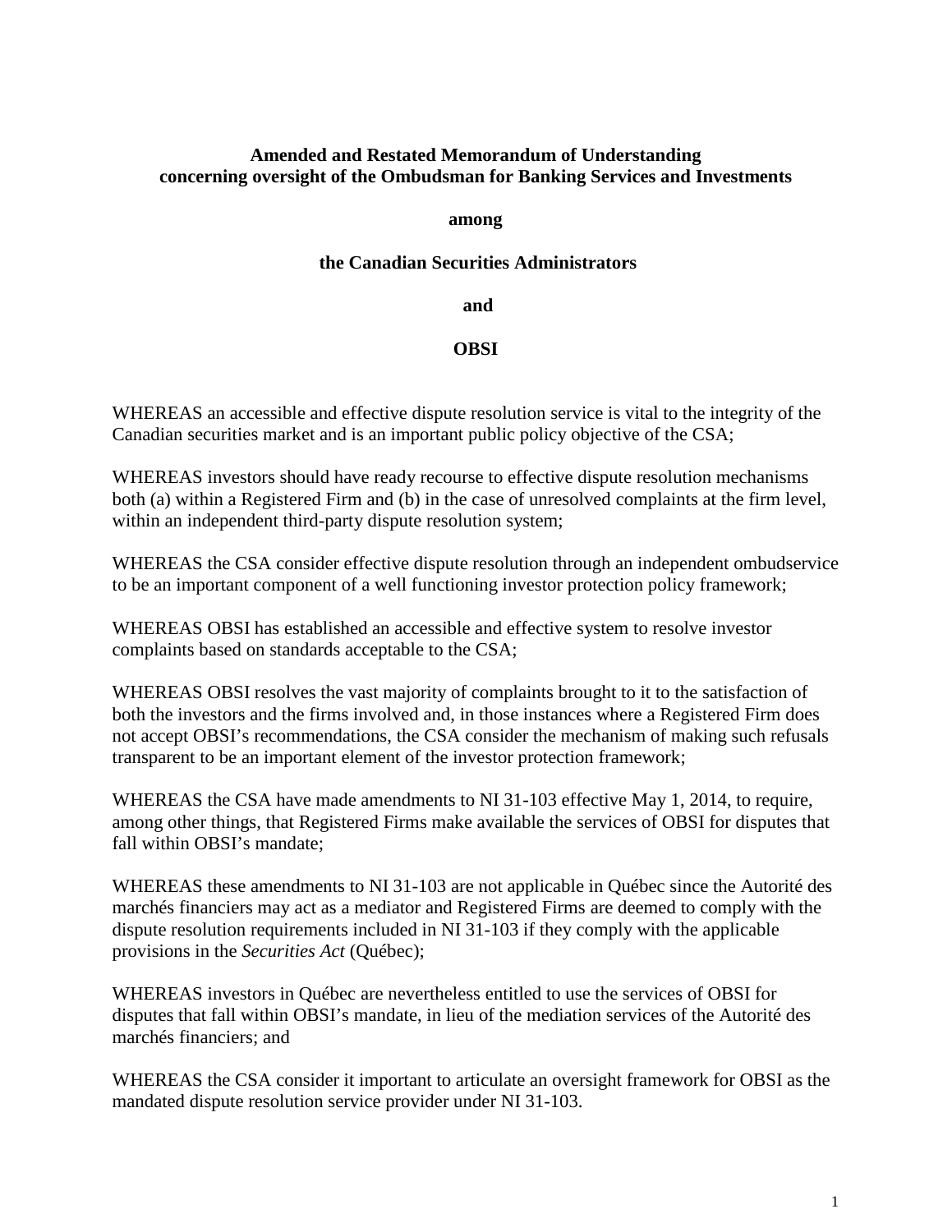The parties agree as follows:

#### **Article 1 – Definitions**

- 1) For purposes of this Amended and Restated Memorandum of Understanding ("MOU"):
	- a) "Board of Directors" means the board of directors of OBSI;
	- b) "By-Laws" means the by-laws adopted by OBSI, which became effective on December 3, 2013, as amended from time to time;
	- c) "Chair" means the chair of the Board of Directors;
	- d) "CSA" means "Canadian Securities Administrators";
	- e) "CSA Designates" mean the Alberta Securities Commission, the British Columbia Securities Commission, the Ontario Securities Commission, and the Autorité des marchés financiers, or another member or members of the CSA selected from time to time to act as the CSA Designates under this MOU;
	- f) "JRC" means the OBSI Joint Regulators Committee which includes representatives from the CSA Designates, the Investment Industry Regulatory Organization of Canada and the Mutual Fund Dealers Association of Canada. The terms of reference for the JRC are attached as Schedule A to this MOU;
	- g) "NI 31-103" means National Instrument 31-103 *Registration Requirements, Exemptions and Ongoing Registrant Obligations*;
	- h) "OBSI" means the Ombudsman for Banking Services and Investments, or its successor;
	- i) "Ombudsman" means the ombudsman appointed by the Board of Directors;
	- j) "Registered Firm" has the same meaning as in NI 31-103;
	- k) "Registered Individual" has the same meaning as in NI 31-103; and
	- l) "Terms of Reference" means the Terms of Reference adopted by OBSI on December 2, 2013, as amended from time to time.

#### **Article 2 - Purpose**

- 2) This MOU provides an oversight framework for the CSA and OBSI to cooperate and communicate constructively.
- 3) The purpose of the oversight framework is to ensure that OBSI continues to meet the following standards set by the CSA: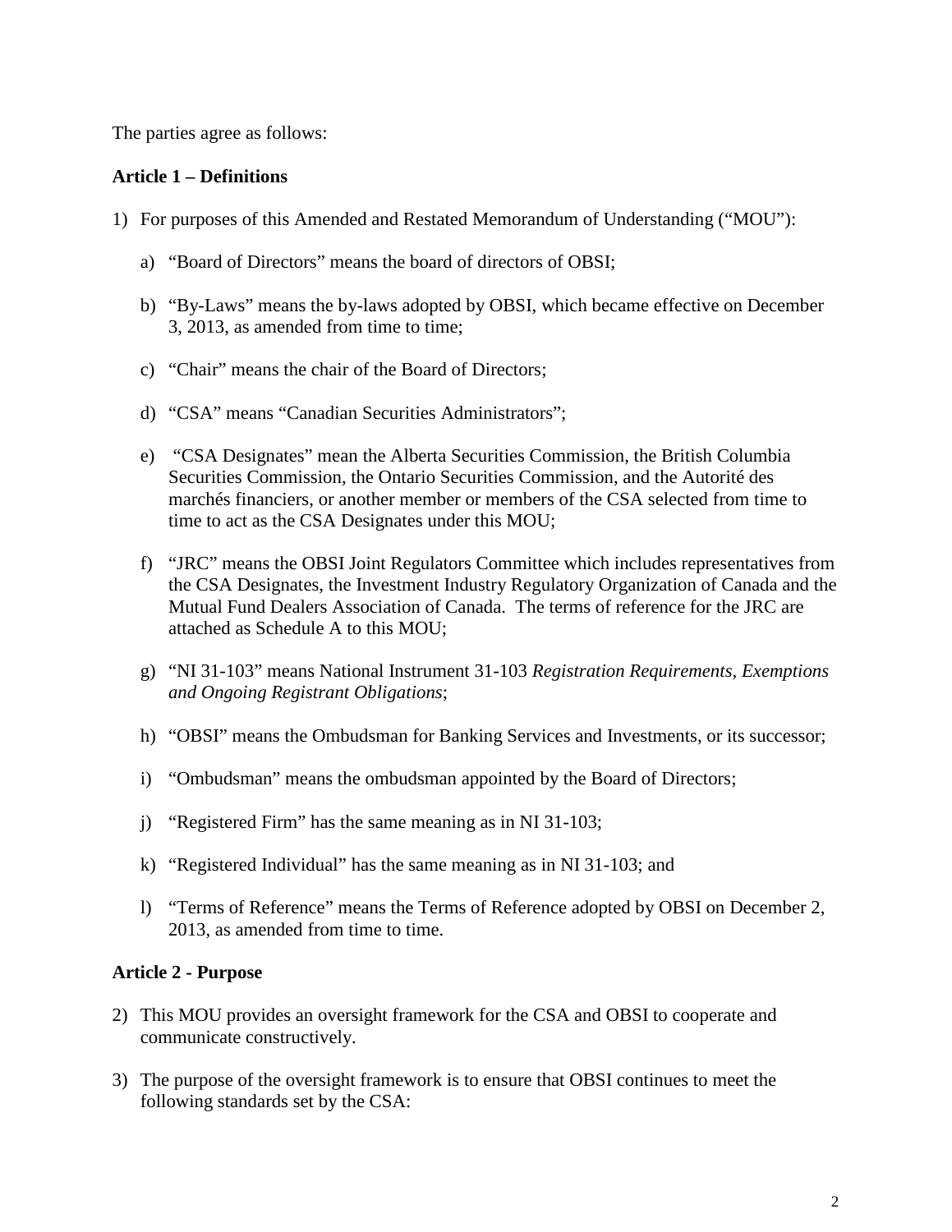- a) *Governance* OBSI's governance structure should provide for fair and meaningful representation on its Board of Directors and board committees of different stakeholders, promote accountability of the Ombudsman, and allow OBSI to manage conflicts of interest.
- b) *Independence and Standard of Fairness* OBSI should provide impartial and objective dispute resolution services that are independent from the investment industry, and that are based on a standard that is fair to both Registered Firms and investors in the circumstances of each individual complaint. When determining what is fair, OBSI should take into account general principles of good financial services and business practice, and any relevant laws, regulatory policies, guidance, professional standards and codes of practice or conduct.
- c) *Processes to perform functions on a timely and fair basis* OBSI should maintain its ability to perform its dispute resolution on a timely basis and deal with complaints without undue delay and should establish processes that are demonstrably fair to both parties.
- d) *Fees and costs* OBSI should have a fair, transparent and appropriate process for setting fees and allocating costs across its membership.
- e) *Resources* OBSI should have the appropriate resources to carry out its functions and to deal with each complaint thoroughly and competently.
- f) *Accessibility* OBSI should promote knowledge of its services, ensure that investors have convenient, well identified means of access to its services, and provide its services at no cost to investors who have complaints.
- g) *Systems and controls* OBSI should have effective and adequate internal controls to ensure the confidentiality, integrity and competence of its investigative and dispute resolution processes.
- h) *Core Methodologies* OBSI should have appropriate and transparent processes for developing its core methodologies for dispute resolution.
- i) *Information sharing* OBSI should share information and cooperate with the CSA through the CSA Designates in order to facilitate effective oversight under this MOU.
- j) *Transparency* OBSI should undertake public consultations in respect of material changes to its operations or services, including material changes to its Terms of Reference or By-Laws.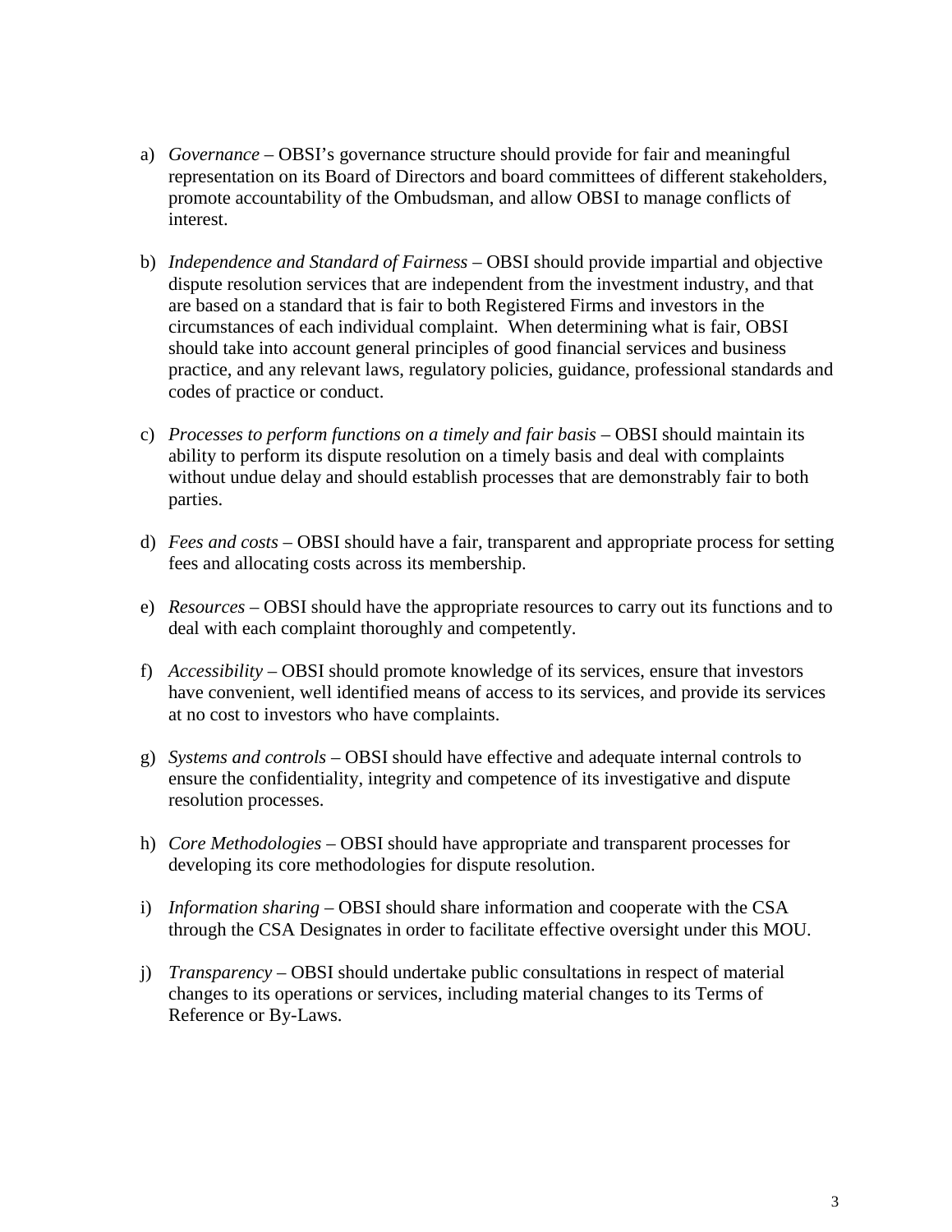- 4) This MOU is not intended to:
	- a) displace or reduce the duties or responsibilities of the Board of Directors in overseeing OBSI; the Board of Directors continues to be fully responsible for providing oversight of OBSI and the Ombudsman (through the adoption of transparent governance and other policies embracing best practices and through sound stewardship of the operations of OBSI) in accordance with OBSI's Terms of Reference and By-Laws;
	- b) be used to share information that relates to individual complaints made to OBSI, including the identity of any complainant, Registered Firm or Registered Individual against whom a complaint has been made, unless provided by section 7 of this MOU.
- 5) This MOU is intended to replace the oversight framework contemplated in the Joint Forum of Financial Market Regulators' *The Financial Services OmbudsNetwork – A Framework for Collaboration*, which was adopted and endorsed by the CSA in August 2007.

## **Article 3 – Cooperation and Information Sharing**

- 6) The CSA and OBSI agree that:
	- a) The CSA Designates and the Chair will meet and communicate as appropriate to discuss matters significant to investor disputes.
	- b) The Chair will consult at an early stage with the CSA Designates on issues that might have significant implications for the dispute resolution system and for its members.
	- c) The Chair will share at an early stage with the CSA Designates draft documents that are proposed to be published for stakeholder feedback, including any proposed changes to OBSI's Terms of Reference, By-Laws or fees.
- 7) The Chair will inform the CSA Designates of issues and share information that appear likely to have significant regulatory implications, including issues that appear to affect multiple clients of one or more firms.
- 8) The Chair will deliver an annual report to the CSA Designates on OBSI's activities, including the number and types of complaints handled.
- 9) The Board of Directors will make itself available to meet with the CSA Designates and the JRC at least once a year, or more frequently if requested by the CSA Designates to discuss, among other things:
	- a) material operating issues, including fees, specific to OBSI;
	- b) governance matters; and
	- c) effectiveness of OBSI's dispute resolution practices.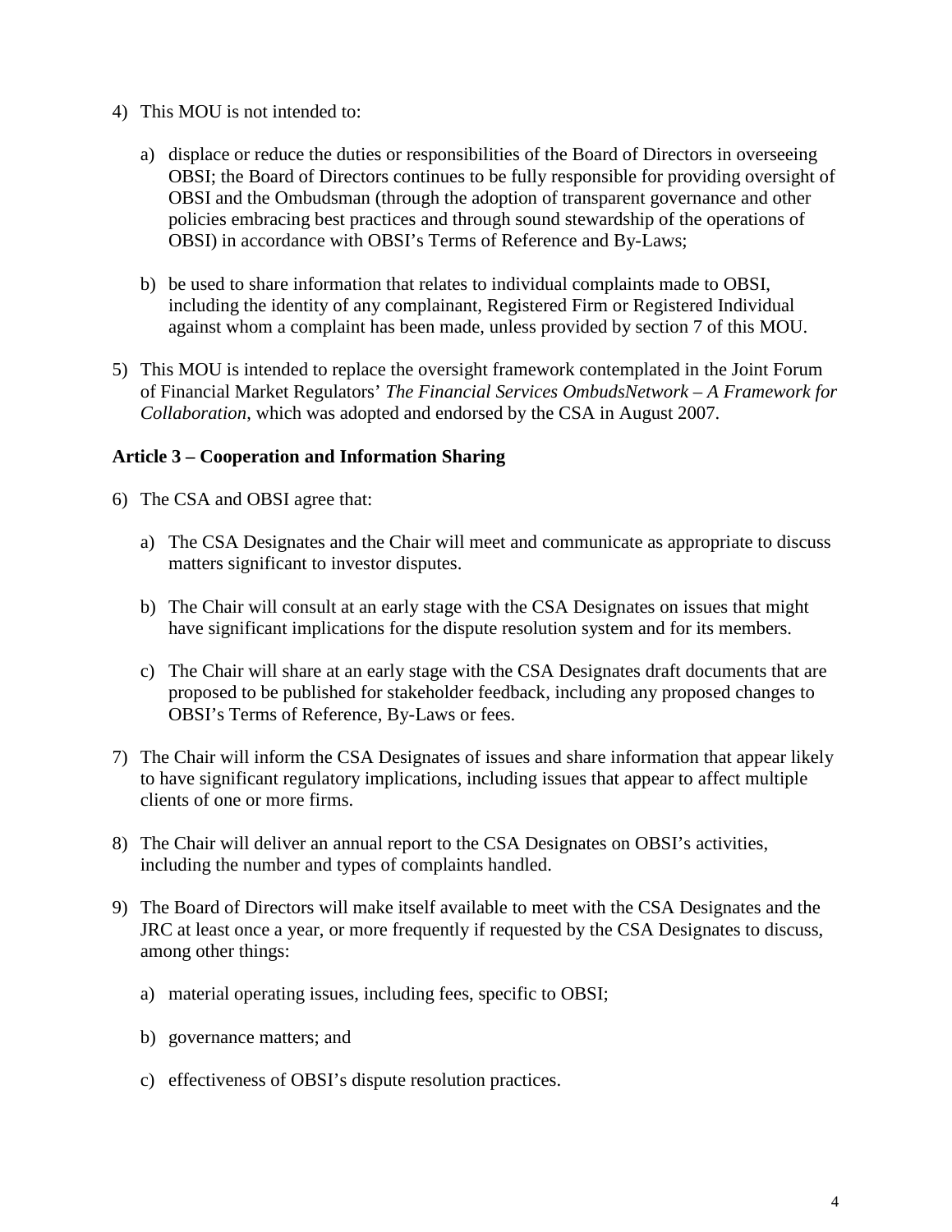10) The Ombudsman will also meet with the CSA Designates and the JRC, as appropriate, to discuss significant issues that could materially impact OBSI's operations or the effectiveness of the dispute resolution system for investors.

# **Article 4 – Independent Evaluations**

- 11) Within two years of the amendments to NI 31-103 coming into force, OBSI will commence an independent evaluation of its operations and practices in accordance with terms of reference and a mandate established in consultation with the CSA, and undertaken by an evaluator acceptable to the CSA in consultation with the JRC. OBSI will cooperate with the evaluator to facilitate the completion of the evaluator's report within a reasonable time from the commencement of the evaluation. Thereafter, such independent evaluations will occur at least once every five years.
- 12) The Board of Directors will provide the CSA Designates with an action plan respecting the proposed implementation of any recommendations made in the independent evaluator's report.

## **Article 5 – Amendments**

The parties will periodically review the functioning and effectiveness of this MOU with a view, among other things, to expanding or altering the scope or operation of this MOU should that be judged necessary.

# **Article 6 - Execution of MOU**

Cooperation in accordance with this MOU will become effective on the date this MOU is signed by the parties.

The effective date of the MOU is December 1, 2015.

The MOU may be signed in any number of counterparts (which may be delivered by facsimile, PDF format or other electronic transmission), each of which is deemed an original, and all of which taken together constitute one single document.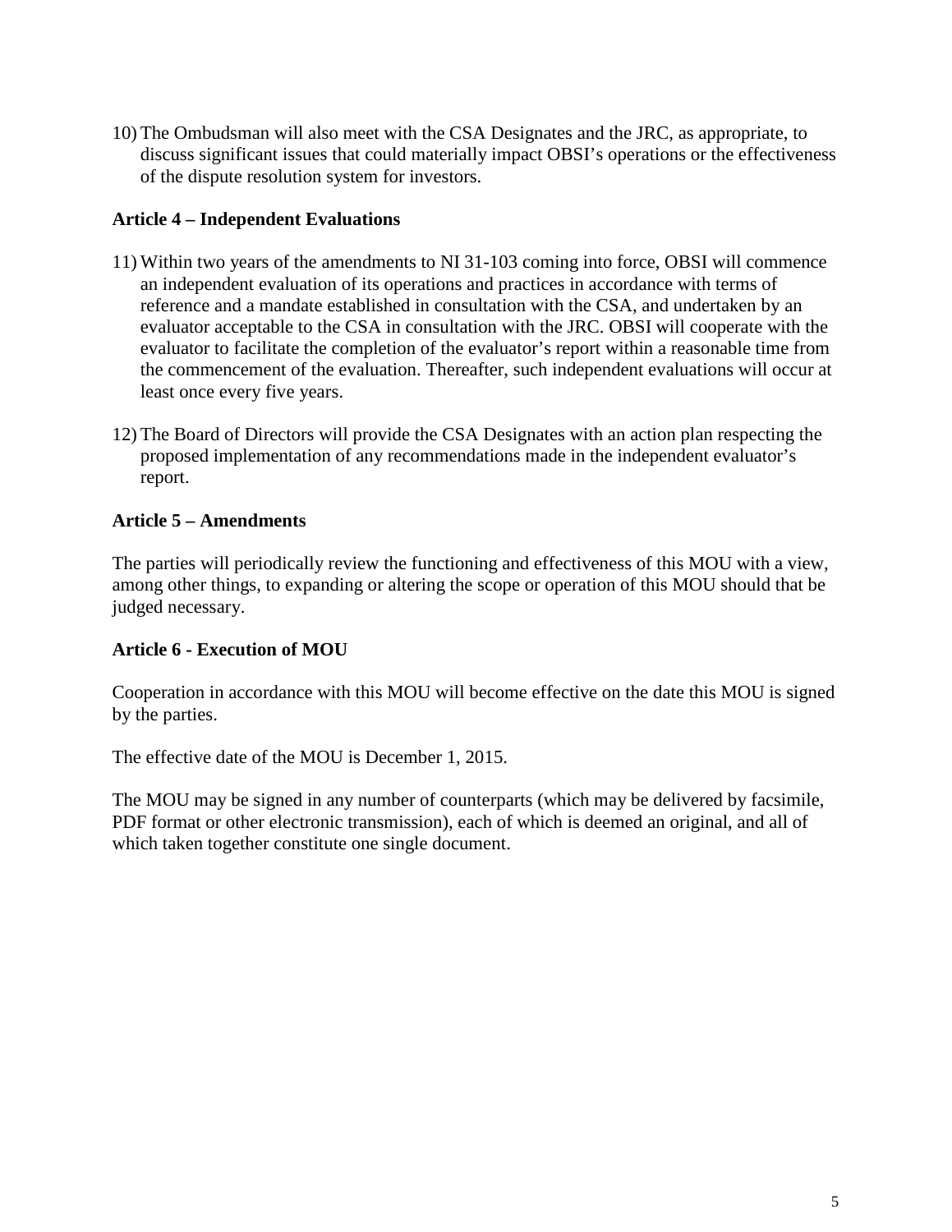**– EXECUTION PAGES OMMITTED –**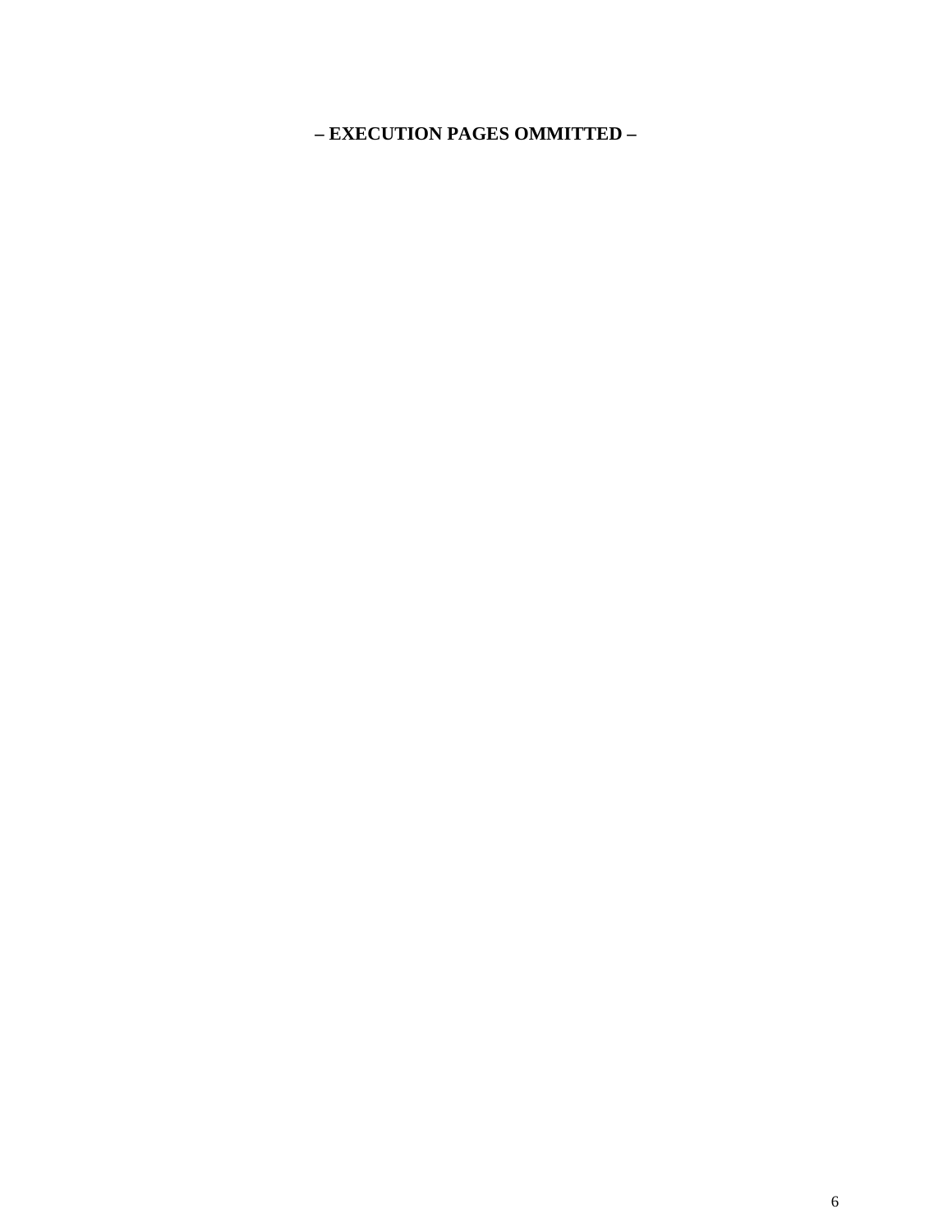# **SCHEDULE A**

## **OBSI Joint Regulators Committee ("JRC") Terms of Reference**

## **1. Mandate**

The role of JRC is to:

- facilitate a holistic approach to information sharing and monitoring of the dispute resolution process with an overall view to promoting investor protection and confidence in the external dispute resolution system
- support fairness, accessibility and effectiveness of the dispute resolution process
- facilitate regular communication and consultation among JRC members and OBSI.

As part of these overall purposes, the JRC will provide a forum for the CSA Designates, the Investment Industry Regulatory Organization of Canada ("IIROC") and the Mutual Fund Dealers Association of Canada ("MFDA") to:

- introduce issues and concerns regarding OBSI that have come to the attention of the regulators through investors and Registered Firms and discuss these among the regulators, before bringing them to the attention of OBSI
- identify emerging issues or potential risks and challenges
- discuss background and current information with respect to regulatory policies and guidance as well as standards applicable to and methodologies used by Registered Firms in order to assist OBSI in understanding the context of disputes.

The JRC will provide a forum for OBSI to:

- introduce issues and concerns, including matters that impact OBSI's operations or the effectiveness of the dispute resolution system for investors
- bring to the attention of the JRC at an early stage, issues that might have significant implications for the dispute resolution system and for Registered Firms
- bring to the attention of the JRC issues that might impact the regulators, and to consult in relation to measures that might be taken to improve the way that Registered Firms deal with complaints.

## **2. JRC membership and frequency of meetings**